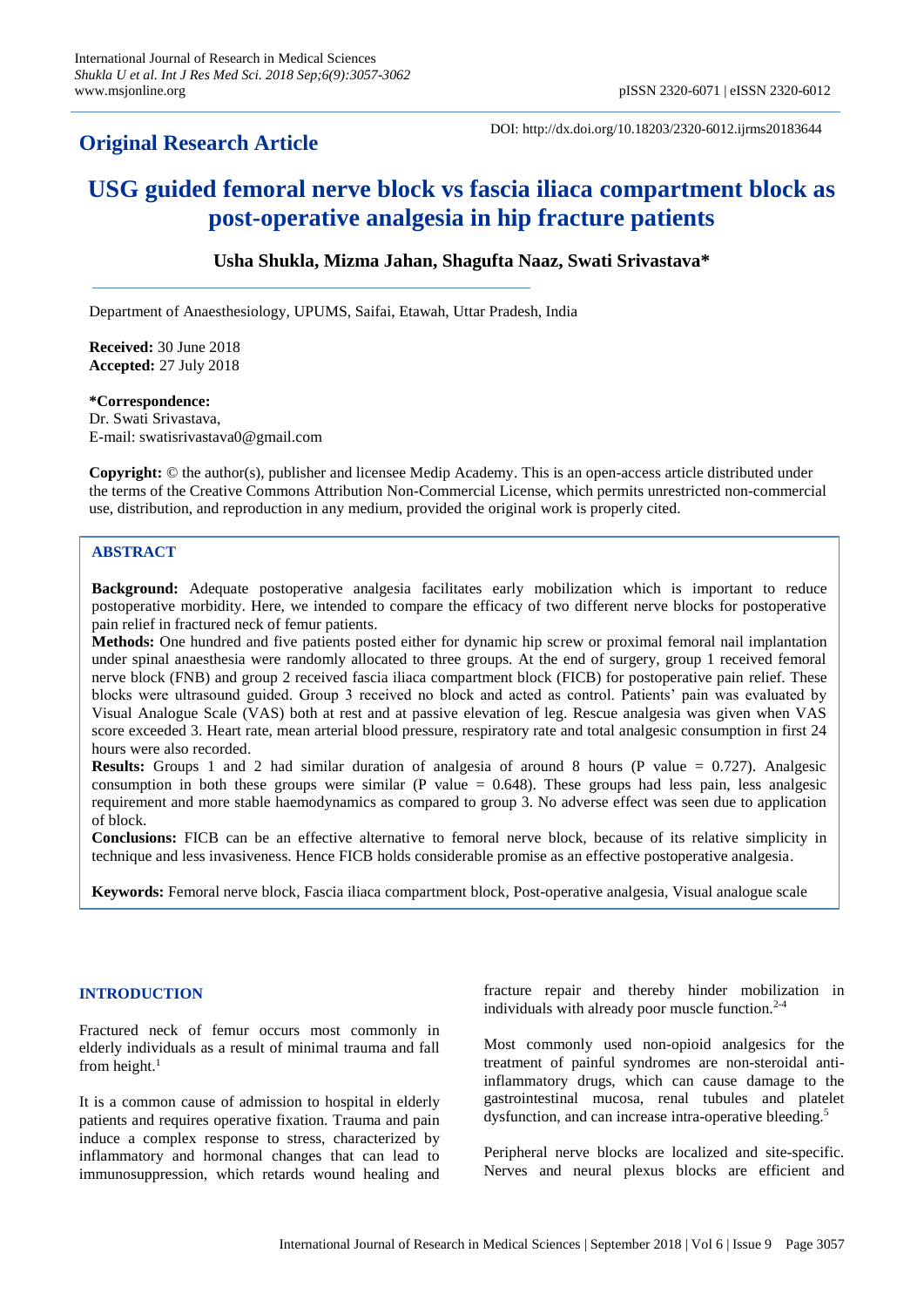depending upon the surgery, an alternative choice for postoperative analgesia.<sup>6</sup>

Femoral nerve block (FNB) is effective in providing analgesia for femur fractures. <sup>7</sup> A fascia iliaca compartment block (FICB) is a modification of the femoral nerve block. It is performed by application of local anaesthetic beneath the fascia iliaca and provides a block of femoral nerve and lateral femoral cutaneous nerve and rarely of obturator nerve.

In 1989, ultrasonography was first utilized to confirm the location of the needle and observe the spread of local anaesthetic while performing peripheral nerve blocks.<sup>8</sup> Subsequently, ultrasound-guided blocks have become increasingly popular with clinicians, owing to the precise action and faster onset of the block.<sup>9</sup>

# **METHODS**

This was a prospective randomized controlled observer blind study carried out after obtaining institutional ethics committee approval and written informed consent from all patients. All patients underwent thorough preanaesthetic check-up.

ASA I, II patients of either sex between the ages of 18-65 years, having a body mass index between 18-30kg/m<sup>2</sup> and posted for either dynamic hip screw (DHS) or proximal femoral nail (PFN) implantation were included in this study. Patients who had hypersensitivity or allergy to any of the study drugs, used opioids regularly, had malignancy, dementia, confusion, history of coagulopathies, infection over the injection site or whose duration of surgery was more than 2 hours were excluded from the study. Calculated sample size was 35 for each group.

The patients were randomly allocated to one of the three groups using sequentially numbered cards in sealed opaque envelopes-

- Group 1-Femoral nerve block was given with 40 ml of 0.25% Bupivacaine,
- Group 2-Fascia iliaca compartment block was given with 40 ml of 0.25% Bupivacaine,
- Group 3-No block was given.

At night and morning before surgery, all patients received Tab Ranitidine 150 mg and Tab Alprazolam 0.25mg. The vitals were checked in the pre-operative room. Before initiation, peripheral vascular access was obtained with a 18G intravenous cannula in all patients and 15ml/kg of Ringer Lactate was infused over 15-20 minutes. Blood pressure (mmHg), heart rate (beats/min), and peripheral oxygen saturation  $(SpO<sub>2</sub>)$  values were checked by noninvasive methods and monitored in all patients. The surgery was performed under spinal anaesthesia with 3 ml 0.5% bupivacaine in L3-L4 or L4-L5 intervertebral space, using Quincke spinal needle of 25 G. Surgery was allowed once T12 level of sensory loss was achieved.

At the end of surgery, nerve blocks were given to the patients according to the allotted group. We used Sonosite Fujifilm ultrasound system with HFL38/13-6 MHz transducer to guide the blocks. Preparation of study drug and administration of block was done by another anaesthesiologist not involved in the study. The changes in haemodynamic variables as well as VAS (visual analogue scale) score was recorded by another anaesthesiologist who was blinded to the technique of the block. The description of VAS score was explained to the patient prior to administration of block.

Each participant randomized to group 1, received ultrasound (US)-guided femoral nerve block on affected side immediately after surgery. The procedure was performed in a supine Trendelenburg position. Under all aseptic precautions US probe was placed below the inguinal ligament on the side of the affected hip to identify the femoral vessels and nerve in cross-section. The nerve was located and 22 G Whitacre non-cutting spinal needle was introduced at a 45-degree angle in plane to the US probe, and 40 ml of 0.5% of bupivacaine was injected along the nerve sheath through this needle. The needle was directly visualized by US throughout the procedure to ensure that vascular puncture was avoided and that spread of study drug was in the correct fascial plane. Immediately after the injection, manual pressure was held for 5 minutes, 1cm below the injection site.

A single fascia iliaca compartment block was performed on affected side immediately after surgery in the patients randomized to group 2. This procedure was performed with the patient in supine Trendelenburg position. Under all aseptic precautions US probe was placed below the inguinal ligament on the side of the affected hip. The femoral artery and the iliacus muscle lateral to it, covered by the fascia iliaca, were identified. Needle was advanced until the tip was placed underneath the fascia iliaca (appreciating the give way as the fascia was perforated) and after confirming negative aspiration 40ml of 0.5% of bupivacaine was injected.

In group 3, no postoperative block was administered, and this group acted as control group. Patient was monitored throughout the surgery, and thereafter up to 24 hours after the surgery. Patient's pain was evaluated by Visual Analogue Scale  $(VAS)^{10}$ , a scale of zero to ten, where 0 is no pain and 10 is very severe pain.

In groups 1 and 2, time to injection of either femoral nerve block or fascia iliaca block was considered as time zero, whereas in group 3, end of surgery was considered as time zero. VAS at time zero was baseline score and was recorded in all patients. Patient's pain was evaluated at the time zero and  $5<sup>th</sup>$ ,  $15<sup>th</sup>$ ,  $30<sup>th</sup>$  minute and  $1<sup>st</sup>$ ,  $2<sup>nd</sup>$ ,  $6<sup>th</sup>$ and 24th hour both at rest and at passive leg elevation. Hemodynamic variables viz, heart rate, mean arterial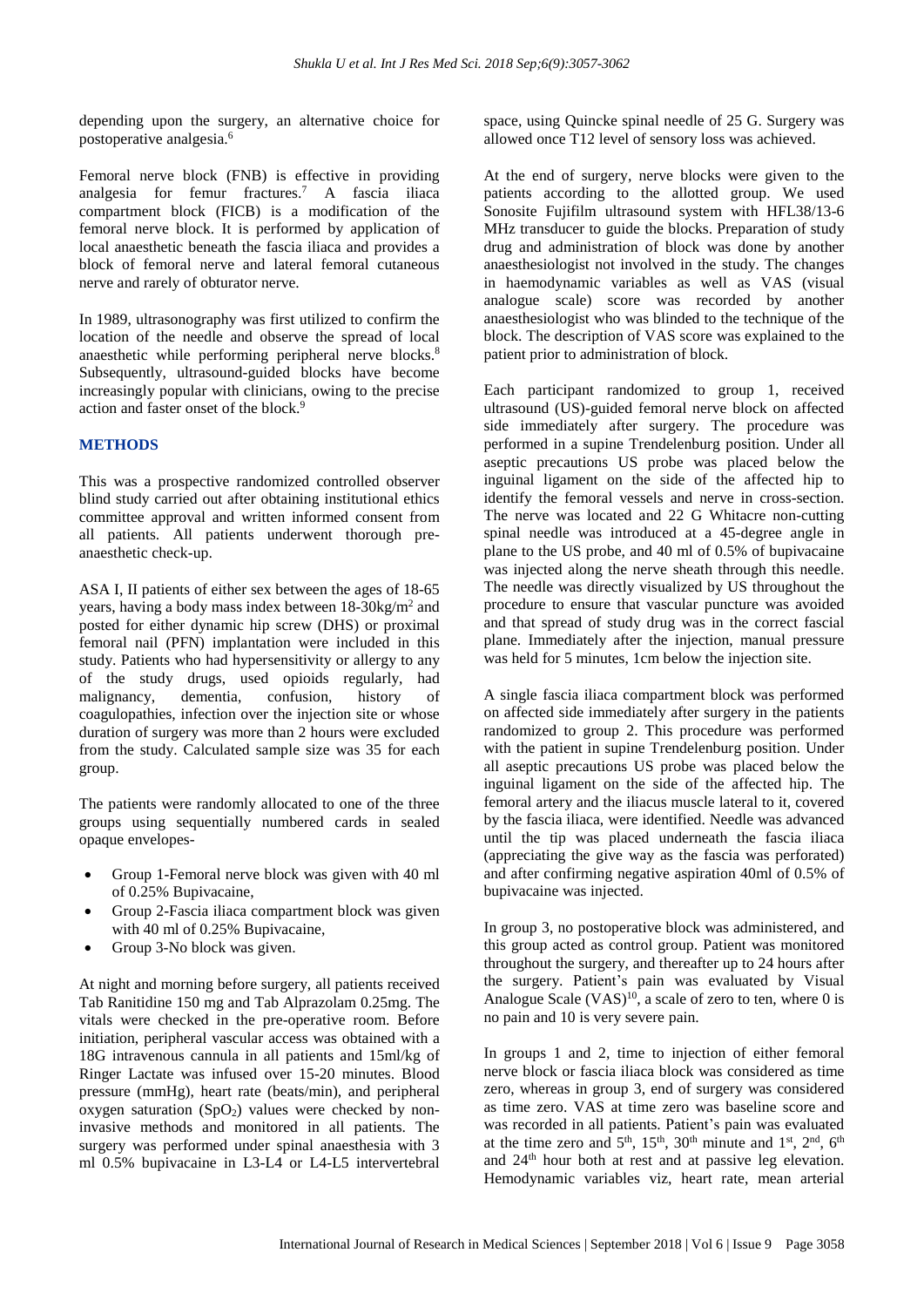pressure and respiratory rate were also recorded at the same time interval.

If the patient experienced pain (VAS>3) at any hour, intramuscular injection diclofenac (1.5mg/kg) was administered and if the patient was orally allowed 50mg oral tablet diclofenac was given. If this was not sufficient, analgesia with injection tramadol (1mg/kg) slow iv was given additionally.

First requirement of analgesic agent (taken as first postoperative analgesic agent administration time), dose of analgesic agent administered, total analgesic requirement in first 24 hours and complications after giving block (nausea, vomiting, hypotension, bradycardia and headache) were recorded.

All data was recorded, summarized, tabulated and statistically analysed using SPSS statistics program (Version 21). Demographic data was analysed by using non-parametric test, chi-square test. Hemodynamic variables and pain scores were analysed using analysis of variance (ANOVA) for three groups and independent t test for two groups' comparison. P value of <0.05 was considered as significant.

#### **RESULTS**

One hundred and five patients were enrolled. Demographic profile of all the three groups was comparable (Table 1).

#### **Table 1: Demographic data.**

| <b>Characteristics</b>                           | Group 1, $(n=35)$  | Group 2, $(n=35)$  | Group 3, $(n=35)$  | P value |
|--------------------------------------------------|--------------------|--------------------|--------------------|---------|
| Age (years) (Mean $\pm$ SD)                      | $46.37 \pm 13.386$ | $45.46 \pm 13.032$ | $46.31 \pm 14.381$ | 0.952   |
| BMI (kg/m <sup>2</sup> ) (Mean $\pm$ SD)         | $22.40 \pm 1.519$  | $22.43 \pm 1.357$  | $22.71 \pm 1.405$  | 0.597   |
| Duration of surgery (minutes)<br>(Mean $\pm$ SD) | 79.00±9.686        | $80.28 \pm 7.469$  | $82.57 \pm 8.606$  | 0.220   |
| Male                                             | 22(62.9%)          | 28(80.0%)          | 24(68.6%)          | 0.278   |
| Female                                           | $13(37.1\%)$       | $7(20.0\%)$        | $11(31.4\%)$       | 0.267   |
| ASA I                                            | $20(57.1\%)$       | 24(68.6%)          | $21(60.0\%)$       | 0.592   |
| ASA II                                           | 15(42.9%)          | $11(31.4\%)$       | $14(40.0\%)$       | 0.588   |

**Table 2: Changes in the visual analogue scoring after application of block.**

| <b>Time</b>    | <b>Group 1</b>              | Group 2<br>$(n = 35)$<br>$Mean \pm SD$ | Group 3 <br>$(n = 35)$<br>Mean $\pm SD$ | <b>P</b> value           |                          |                                     |                             |  |  |
|----------------|-----------------------------|----------------------------------------|-----------------------------------------|--------------------------|--------------------------|-------------------------------------|-----------------------------|--|--|
| (Min)          | $(n = 35)$<br>Mean $\pm SD$ |                                        |                                         | Between group<br>and 2   | and 3                    | Between grou Between group<br>and 3 | Between group 1,<br>2 and 3 |  |  |
| $\overline{0}$ | $0.0 + 0$                   | $0.0 + 0$                              | $0.0 + 0$                               | -                        | $\overline{\phantom{a}}$ | $\overline{\phantom{a}}$            | $\overline{\phantom{0}}$    |  |  |
| 5              | 0.010                       | 0.010                                  | $0.0 + 0$                               | $\overline{\phantom{0}}$ |                          | $\overline{\phantom{a}}$            | $\overline{\phantom{0}}$    |  |  |
| 15             | $0.0 + 0$                   | $0.0 + 0$                              | $0.0 + 0$                               | $\overline{\phantom{a}}$ | -                        | $\overline{\phantom{a}}$            | $\sim$                      |  |  |
| 30             | $0.0 + 0$                   | $0.0 + 0$                              | $0.23 \pm 0.731$                        | $\overline{\phantom{a}}$ | 0.073                    | 0.069                               | 0.036                       |  |  |
| 60             | $0.0 + 0$                   | $0.0 + 0$                              | $2.26 \pm 1.482$                        | $\overline{\phantom{a}}$ | $0.000^\circ$            | $0.000^\circ$                       | $0.000^\circ$               |  |  |
| 360            | $0.26 \pm 0.561$            | $0.31 \pm 0.758$                       | $2.74 \pm 0.741$                        | 0.721                    | $0.000^\circ$            | $0.000^\circ$                       | $0.000^\circ$               |  |  |
| 720            | $1.51 \pm 1.011$            | $1.69 \pm 0.796$                       | $2.09 \pm 0.702$                        | 0.433                    | 0.008                    | $0.029^{\square}$                   | $0.018^{\square}$           |  |  |
| 1440           | $1.14 \pm 1.061$            | $1.17\pm0.985$                         | $1.89 \pm 0.631$                        | 0.907                    | $0.001^{\circ}$          | $0.001^{\square}$                   | $0.001^{\square}$           |  |  |

\*indicates p value is significant

# **Table 3: Changes in VAS scores after passive elevation of leg.**

| <b>Time</b> | <b>Group 1</b>              | Group 2<br>$(n = 35)$<br>Mean $\pm SD$ | Group 3<br>$(n = 35)$<br>Mean $\pm SD$ | <b>P</b> value                  |                                      |                                 |                               |  |  |
|-------------|-----------------------------|----------------------------------------|----------------------------------------|---------------------------------|--------------------------------------|---------------------------------|-------------------------------|--|--|
| (Min)       | $(n = 35)$<br>Mean $\pm SD$ |                                        |                                        | <b>Between</b><br>group 1 and 2 | <b>Between</b><br>group 1 and 3      | <b>Between</b><br>group 2 and 3 | Between group<br>$1, 2$ and 3 |  |  |
| $\theta$    | $0.0 + 0$                   | $0.0 + 0$                              | $0.0 + 0$                              | $\overline{\phantom{a}}$        | $\overline{\phantom{0}}$             | $\overline{\phantom{a}}$        | -                             |  |  |
| 5           | $0.0 + 0$                   | $0.0 + 0$                              | $0.0 + 0$                              | $\overline{\phantom{a}}$        | ۰                                    | $\overline{\phantom{a}}$        | -                             |  |  |
| 15          | $0.0 + 0$                   | $0.0 + 0$                              | $0.03 \pm 0.169$                       | $\overline{\phantom{a}}$        | 0.321                                | 0.321                           | 0.371                         |  |  |
| 30          | $0.0 + 0$                   | $0.0 + 0$                              | $1.49 \pm 1.314$                       | $\sim$                          | $0.000^\circ$                        | $0.000^\circ$                   | $0.000^\circ$                 |  |  |
| 60          | $0.0 + 0$                   | $0.0 + 0$                              | $4.14 \pm 1.700$                       | $\overline{\phantom{a}}$        | $0.000^{\circ}$                      | $0.000^\circ$                   | $0.000^\circ$                 |  |  |
| 360         | $1.34 \pm 1.211$            | $1.63 \pm 1.190$                       | $4.51 \pm 0.853$                       | 0.323                           | $0.000^\square$                      | $0.000^\square$                 | $0.000^\square$               |  |  |
| 720         | $3.17 \pm 0.954$            | $3.40 \pm 0.914$                       | $3.71 \pm 0.926$                       | 0.310                           | $0.018$ <sup><math>\Box</math></sup> | 0.158                           | 0.054                         |  |  |
| 1440        | $2.77 \pm 0.877$            | $2.89 \pm 0.867$                       | $3.40 \pm 1.035$                       | 0.585                           | $0.008^{\circ}$                      | $0.028^{\square}$               | $0.013^{\square}$             |  |  |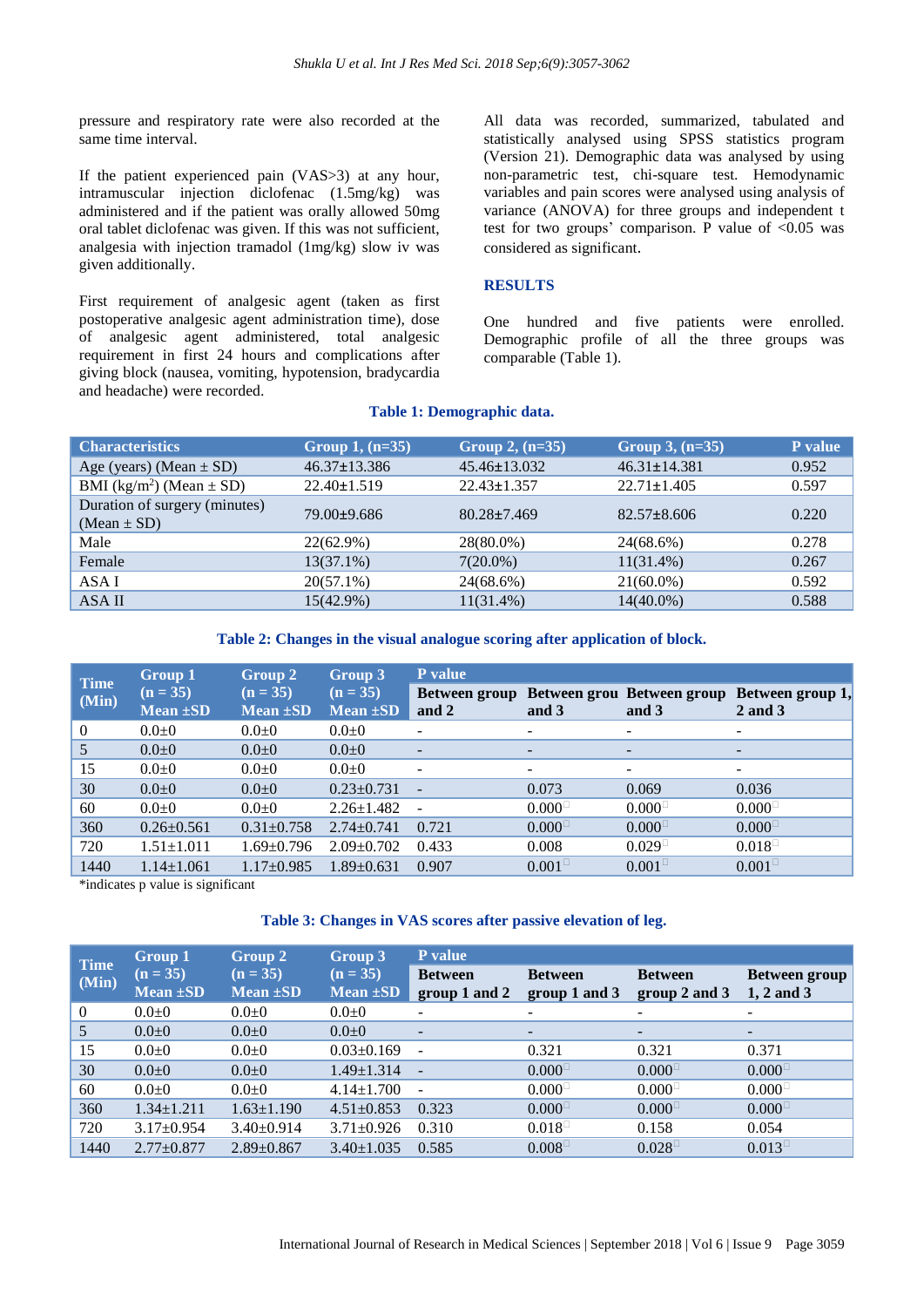|                                                           | <b>Group 1</b>              | Group 2<br>$(n = 35)$<br>Mean $\pm SD$ |                                   | P value                            |                                    |                                    |                                       |
|-----------------------------------------------------------|-----------------------------|----------------------------------------|-----------------------------------|------------------------------------|------------------------------------|------------------------------------|---------------------------------------|
|                                                           | $(n = 35)$<br>$Mean \pm SD$ |                                        | Group 3<br>$(n = 35)$<br>Mean ±SD | <b>Between</b><br>group 1<br>and 2 | <b>Between</b><br>group 1<br>and 3 | <b>Between</b><br>group 2<br>and 3 | <b>Between</b><br>group 1,<br>2 and 3 |
| Time (in hours) to<br>'First Requirement'<br>of analgesic | $8.24 \pm 1.880$            | $8.09 \pm 1.869$                       | $1.42 \pm 0.820$                  | 0.727                              | $0.000^{\perp}$                    | $0.000^\circ$                      | $0.000^\square$                       |
| Dose (in mg) of<br>diclofenac used<br>initially           | $50.00 \pm 0.0$             | $50.00 \pm 0.0$                        | $75.00 \pm 0.0$                   |                                    |                                    |                                    |                                       |
| Total diclofenac (in<br>mg) consumed in<br>first 24 hours | $137.14 + 37.067$           | $141.43 + 41.098$                      | $229.29 \pm 33.478$               | 0.458                              | $0.000^\circ$                      | $0.000^\circ$                      | $0.000^\circ$                         |

#### **Table 4: The analgesic requirement comparison.**

\*indicates p value is significant

At the time of application of block patient did not have any pain due to the persistent effect of subarachnoid block. On comparison of the groups 1 and 2, at no time interval any significant difference was reported (P value >0.05) (Table 2).

After passive elevation of leg VAS scores were nearly similar with non-significant P values between groups 1 and 2 (Table 3).

The first requirement of analgesic was significantly early in group 3 with a mean value of  $1.42 \pm 0.820$  hours (P value = 0.000). Total dose of analgesic used was significantly more in group 3 with a mean value of  $229.29 \pm 33.478$  mg as compared to other two groups with a mean value of 137.14±37.067 mg and 141.43±41.098 mg respectively (Table 4).

Heart rates in all the three groups were comparable at all times (Figure 1). There were no statistically significant differences among the three groups with respect to the mean MAP value at each time interval (Figure 2).



**Figure 1: Comparison of heart rates among the three groups.**



#### **Figure 2: Comparison of mean arterial pressure (MAP) among the groups**

In groups 1, 2, and 3 respiratory rates were also recorded at the same time intervals. There was no significant difference (Figure 3).



**Figure 3: Comparison of respiratory rates among the groups.**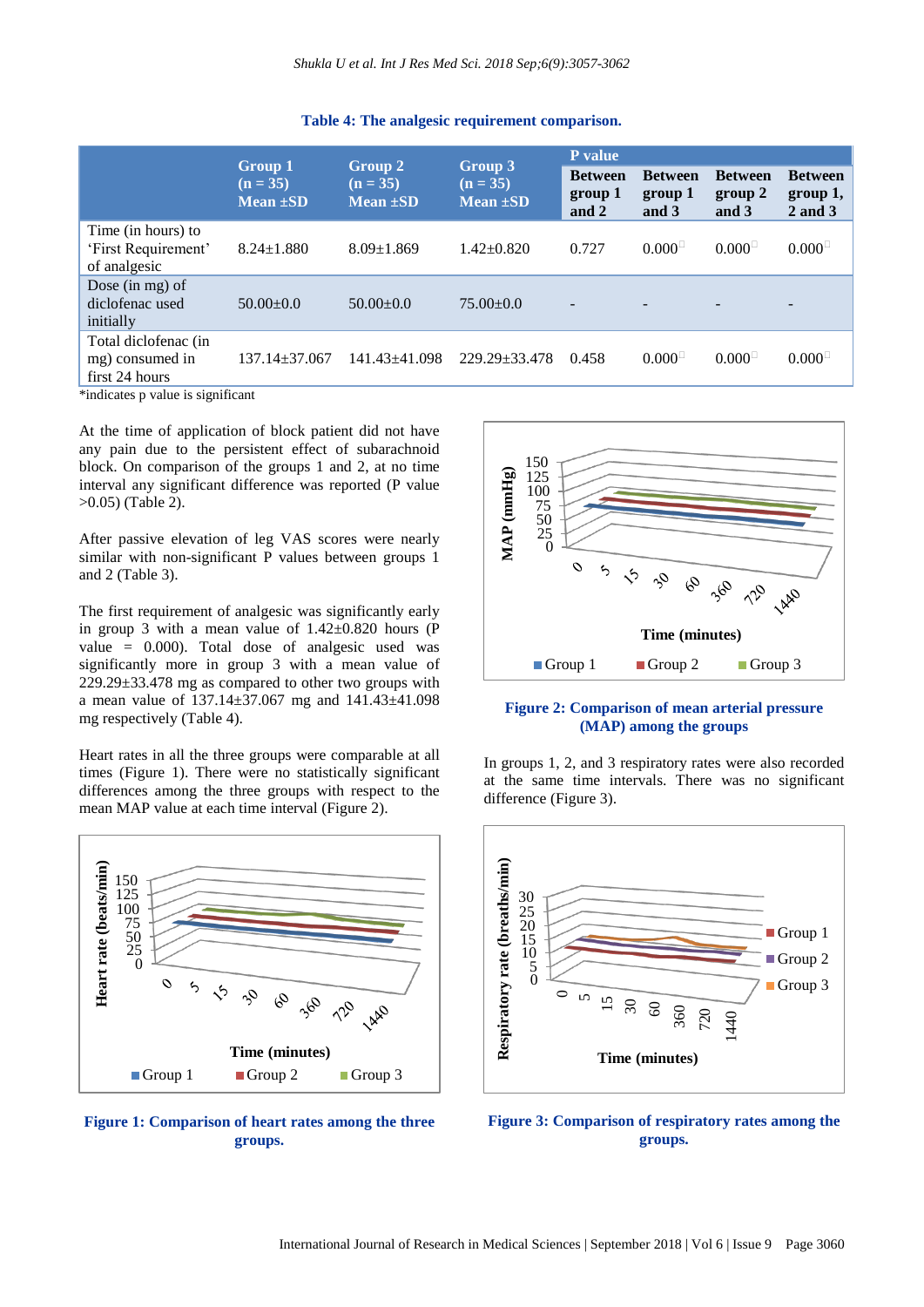#### **DISCUSSION**

Peripheral nerve blocks not only provide excellent analgesia, they also reduce postoperative inflammatory response.11,12 Various meta-analyses have been conducted on the role of different nerve blocks for postoperative analgesia in lower limb surgeries. However, most of them focussed on the femoral nerve block, $13,14$  sciatic nerve block and continuous peripheral nerve block, and the surgical procedures studied were mainly limited to total knee arthroplasty.15,16 Therefore, it is important to evaluate the effect of different peripheral nerve blocks on other surgeries like fractured femur neck surgery.

Theoretically, FICB should provide better postoperative analgesia than FNB, as it blocks lateral femoral cutaneous nerve along with femoral nerve, but several investigations have shown them to be equally effective.

Single injection technique for FICB and FNB were compared for postoperative analgesia in adolescents undergoing reconstructive knee surgery by Farid et al.<sup>10</sup> They found no significant difference in postoperative VAS scores. This is consistent with our study results, wherein we found no significant difference in pain intensity among these two blocks, but, there was a significant reduction in pain in both the groups as compared to the control group.

Continuous catheter techniques for FICB and FNB have also been compared. Möller et al, compared these two in hip replacement surgery and found them to be equally effective for postoperative analgesia.<sup>17</sup>

Yu et al, compared continuous FICB and continuous FNB for postoperative pain relief in elderly patients who underwent hip replacement under general anaesthesia.<sup>18</sup> Postoperative VAS scores were comparable in both the groups.

Thus, FICB when compared to FNB, either as a single injection technique or as a continuous catheter technique provides similar postoperative analgesia.

A Cochrane meta-analysis by Parker et al, in 2002 examined the effects of nerve blocks (inserted preoperatively, intra-operatively or post-operatively) as part of the treatment for a hip fracture.<sup>19</sup> They concluded that nerve blocks resulted in a reduction of the quantity of parenteral or oral analgesia administered to control pain from the fracture or during surgery and a reduction in reported pain levels.

In this study, the total consumption of diclofenac was significantly lower in groups  $1(137.14 \pm 37.067 \text{mg})$  and 2  $(141.43\pm41.098mg)$  as compared to group 3 (229.29±33.478mg). The difference was highly significant (P value  $= 0.000$ ).

Foss et al, showed that FICB provided superior pain relief to 0.1mg/kg intramuscular morphine both at rest and at 15 $\degree$  leg lift in hip fracture patients.  $^{20}$  In our study we also assessed the pain at passive leg elevation and reported lower VAS scores in groups 1 and 2. Pain on movement can delay early mobilization. Thus, nerve blocks in any form has definite advantage in decreasing morbidity and hospital stay as compared to systemic analgesics.

Taherzadeh et al, Marina Temelkovska-Stevanovska et al, Möller et al have shown decreased analgesic requirement in group where either FNB or FICB was used. $21,22,17$ 

Bergmann et al, studied the haemodynamic effects of peripheral nerve blocks and concluded that they provided more haemodynamic stability than general anaesthesia for ASA III patients. We too found similar results.<sup>23</sup>

In this study, the mean arterial pressures increased in the control group, but this difference was not significant. This could be because, as soon as pain increased (VAS>3), supplemental systemic analgesia was provided. As the first analgesic requirement was earlier in control group, parenteral analgesic was used only in group 3. In groups 1 and 2, first analgesic requirement came when patients were allowed orally, thus oral tablets of diclofenac were given. Additional requirement of tramadol was only in control group.

We gave USG guided blocks in order to increase accuracy and decrease complications. We have not measured the onset time of block as the patients were already under the effect of spinal anaesthesia. We could only record the duration of analgesia provided. The aim of our study was to compare the analgesic duration of these two blocks which appear to be same. Nevertheless, total requirement of oral or parenteral drug was found to be significantly decreased when compared to the control group.

Foss et al, Farid et al, Taherzadeh et al and Yu et al did not observe any side effects of the FICB or FNB technique. 20,10,21,18

#### **CONCLUSION**

From this study it can be concluded that the analgesia following the ultrasound guided FICB can be an effective alternative to femoral nerve block, because of its relative simplicity in technique and less invasiveness. Hence FICB holds considerable promise as an effective postoperative analgesia.

*Funding: No funding sources Conflict of interest: None declared Ethical approval: The study was approved by the Institutional Ethics Committee*